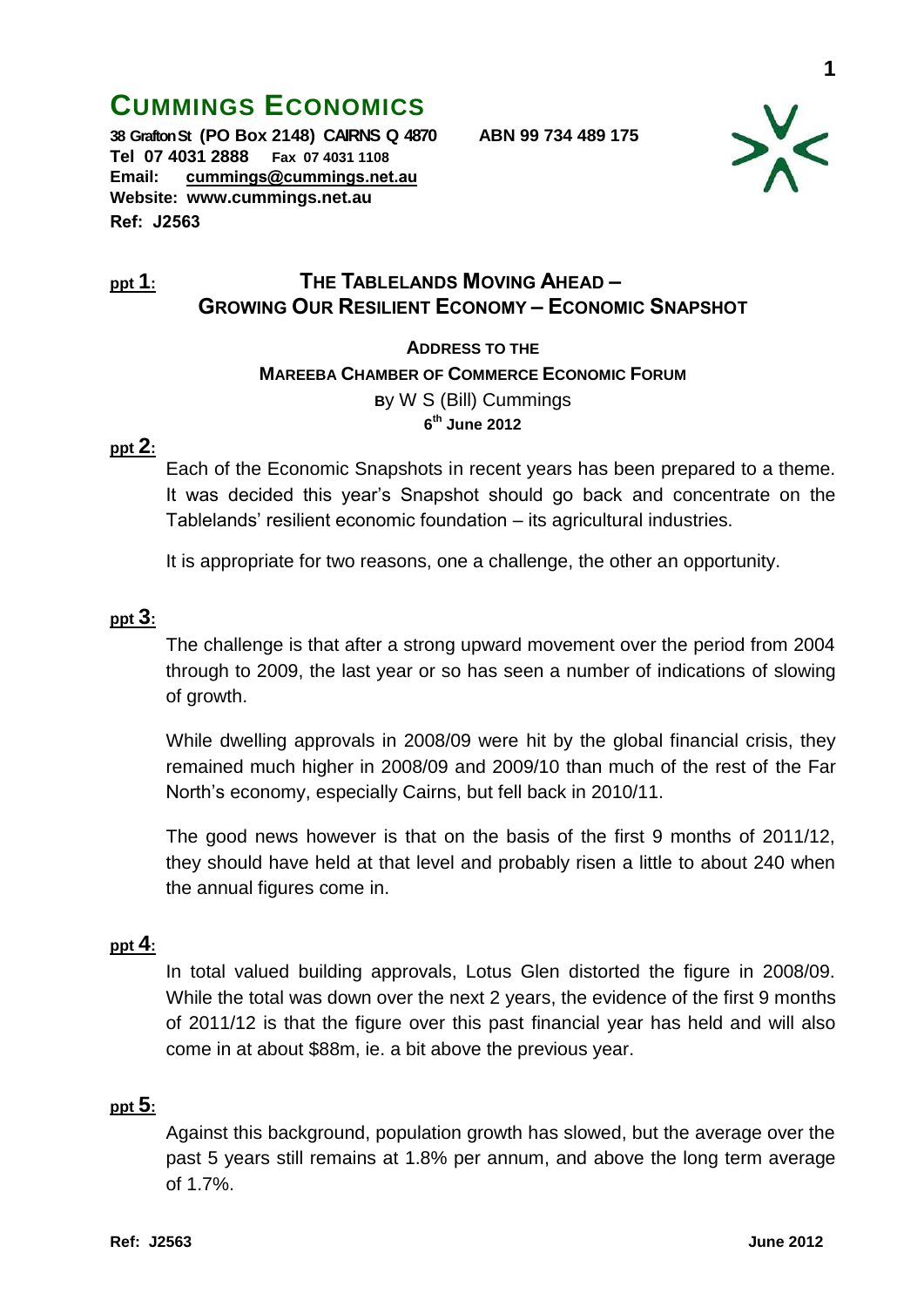# **ppt 6:**

In sympathy with the other parts of Australia, median house prices have eased from earlier peaks.

# **ppt 7:**

And allotment prices.

## **ppt 8:**

However, it is appropriate for the Tablelands to remind itself that its strong growth in recent decades has almost doubled its population since 1976, and has given the Tablelands one of the largest population bases across northern Australia outside of the major regional cities of Cairns, Townsville, Mackay, Rockhampton and Darwin.

In fact, the total Tablelands population is now approaching three quarters that of the cities of Mackay and Rockhampton.

#### **ppt 9:**

Figures now available for business numbers, 2009 on 2007, reflect strong growth being up by almost 8%.

# **ppt 10:**

Motor vehicle registrations show a growth of almost 16% over the four years 2006 to 2010.

## **ppt 11:**

Which brings us to a second reason for making agriculture a theme this year – the opportunities.

As I have pointed out in previous addresses, we live in a very changed world economic environment to that of a decade ago. Massive industrialization is taking place on a scale not seen since the late 1800's, early 1900's in Europe and North America, although this time in Asia, especially China and India.

While the spotlight has been heavily on impacts on demand for minerals, the industrialization taking place is also creating major new demand for basic agricultural commodities.

# **ppt 12:**

An article in the Snapshot on growing world demand for agricultural products records just how far some of these countries are still behind in per capita consumption levels.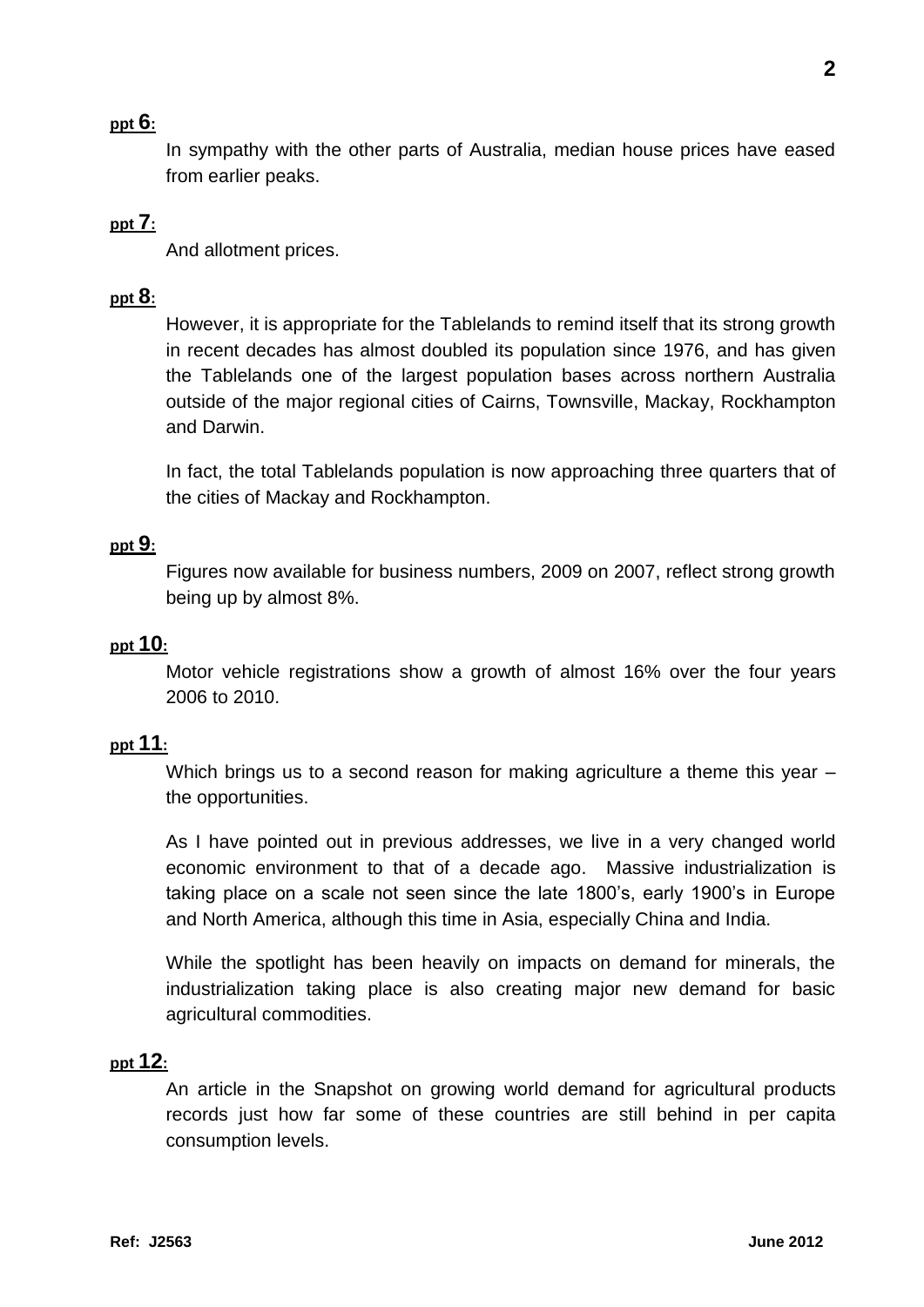## **ppt 13:**

The article also records the impact rising demand is having on global food prices.

# **ppt 14:**

An article also notes the degree to which the Tablelands along with the Gulf and Peninsula areas, served by the Tablelands' major commercial centres of Mareeba and Atherton, now record very substantial agricultural production of over \$700m in pre and post farm gate production value, an amount of income that flows through the economy in demand for goods and services and employment, and lays the foundation for the Tablelands' \$2bn economy.

#### **ppt 15:**

The Snapshot also records that, in an agricultural sector in tropical Australia based on beef and sugar, the Tablelands plays a vital role in diversifying the sector.

The Tablelands leads tropical Australia in production from mangoes, nurseries, fruit crops other than mangoes and bananas, poultry and milk production with those five areas alone contributing a farm gate value of almost \$200m per annum and much more if post farm gate activity is added on.

# **ppt 16:**

Expansion in global demand is not just coming from the major developments taking place in previously underdeveloped economies. An article in the Snapshot records a growing emphasis on renewable energy resources is leading to potential in cost competitive bio fuels. A major Australian Government report identifies Pongamia which is now starting to be grown in the region, as the likely lowest cost source in this field.

Other possible sources are "ligocellulonic" with bagasse already a major potential source, and "tropical algae" being trialled at James Cook University. It is also timely to remind that the Tablelands is already a leader in hydroelectricity and wind power sources of energy generation.

#### **ppt 17:**

Importantly, a Sunwater story records that we have the water. The water runoff from the Mitchell basin is only fractionally less than that of the whole Murray Darling basin.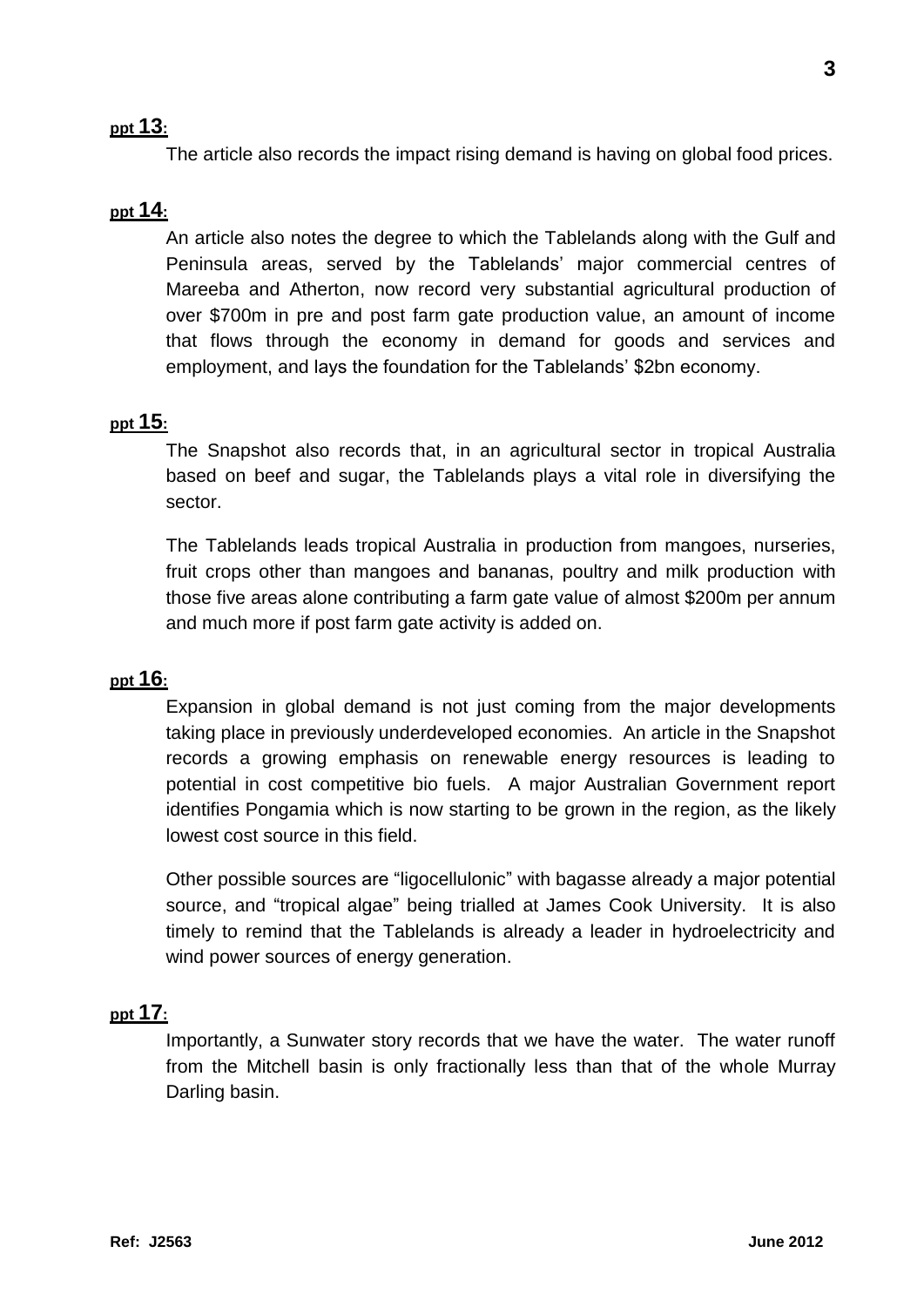# **ppt 18:**

Joe Moro has reminded us that the Tablelands area also has the land; with 45,000 ha suitable for irrigation cropping, of which only 14,000 ha is currently being used; a further 7,000 ha already cleared and available; but a further 20,000 ha currently subject to tree clearing constraints.

# **ppt 19:**

The proposed Gilbert River irrigation area development presents a further opportunity with some evidence of progress being made.

#### **ppt 20:**

Of course, the new interest out of Asia in Australia as a source of food is now clearly evident with the COFCO investment in Tully sugar mill and Mitr Pol in the South Johnstone, Mulgrave and Tableland mills. Last year in an address, I recorded the moves to expand Tablelands' plantings and said that I could see the Tablelands' mill going to 1 million tonnes of cane. Well, it is almost here, with the recent announcement of expanded mill production clearing the way to go to 930,000 tonnes. I am delighted to see that the Tablelands' mill will be addressing you today on their plans.

## **ppt 21:**

A special article in the Snapshot records the development being proposed at Ingham and the Burdekin of new types of mill capable of diversified product output.

#### **ppt 22:**

However, although there are issues, the latest big news that again emphasises that growing interest from Asia, is the interaction currently taking place between the Australian and Chinese governments about arrangements to facilitate investment in agriculture in tropical Australia.

I have been aware of Chinese interest in the expansion of the Ord irrigation area but the potential of this area is also now being canvassed.

#### **ppt 23:**

However, if the Tablelands economy is to expand, it is vital that it have modern up-to-date infrastructure and an article again hammers and provides evidence to support an upgrading of roads, especially the Kuranda Range Road and its vital link to Cairns seaport and the major railhead and freight hub next to it, not just for transport of products outwards but to keep costs down on vital inputs like fuel and fertilisers and general goods.